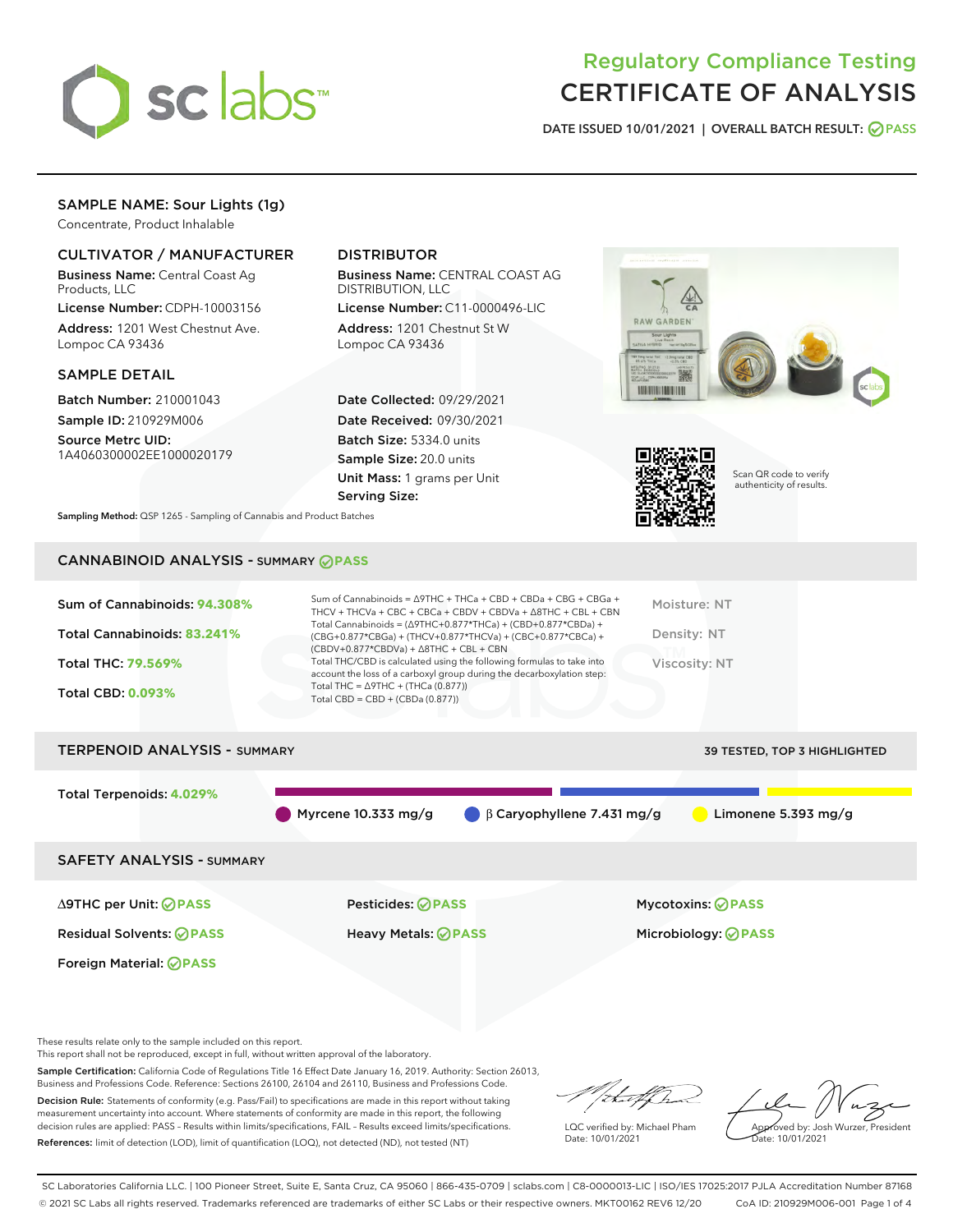



SOUR LIGHTS (1G) | DATE ISSUED 10/01/2021 | OVERALL BATCH RESULT: @ PASS

#### CANNABINOID TEST RESULTS - 09/30/2021 2 PASS

Tested by high-performance liquid chromatography with diode-array detection (HPLC-DAD). **Method:** QSP 1157 - Analysis of Cannabinoids by HPLC-DAD

#### TOTAL CANNABINOIDS: **83.241%**

Total Cannabinoids (Total THC) + (Total CBD) + (Total CBG) + (Total THCV) + (Total CBC) + (Total CBDV) + ∆8THC + CBL + CBN

TOTAL THC: **79.569%** Total THC (∆9THC+0.877\*THCa)

TOTAL CBD: **0.093%**

Total CBD (CBD+0.877\*CBDa)

TOTAL CBG: 2.75% Total CBG (CBG+0.877\*CBGa)

TOTAL THCV: 0.36% Total THCV (THCV+0.877\*THCVa)

TOTAL CBC: 0.469% Total CBC (CBC+0.877\*CBCa)

TOTAL CBDV: ND Total CBDV (CBDV+0.877\*CBDVa)

| <b>COMPOUND</b> | LOD/LOQ<br>(mg/g)          | <b>MEASUREMENT</b><br><b>UNCERTAINTY</b><br>mg/g | <b>RESULT</b><br>(mg/g) | <b>RESULT</b><br>(%) |
|-----------------|----------------------------|--------------------------------------------------|-------------------------|----------------------|
| <b>THCa</b>     | 0.05/0.14                  | ±22.151                                          | 861.91                  | 86.191               |
| <b>A9THC</b>    | 0.06 / 0.26                | ±1.369                                           | 39.79                   | 3.979                |
| <b>CBGa</b>     | 0.1/0.2                    | ±1.41                                            | 27.0                    | 2.70                 |
| <b>CBCa</b>     | 0.07 / 0.28                | ±0.262                                           | 5.35                    | 0.535                |
| <b>THCVa</b>    | 0.07/0.20                  | ±0.196                                           | 4.11                    | 0.411                |
| <b>CBG</b>      | 0.06/0.19                  | ±0.152                                           | 3.86                    | 0.386                |
| <b>CBDa</b>     | 0.02/0.19                  | ±0.031                                           | 1.06                    | 0.106                |
| <b>CBC</b>      | 0.2 / 0.5                  | N/A                                              | $<$ LOQ                 | $<$ LOQ              |
| A8THC           | 0.1 / 0.4                  | N/A                                              | <b>ND</b>               | <b>ND</b>            |
| <b>THCV</b>     | 0.1/0.2                    | N/A                                              | <b>ND</b>               | <b>ND</b>            |
| <b>CBD</b>      | 0.07/0.29                  | N/A                                              | <b>ND</b>               | <b>ND</b>            |
| <b>CBDV</b>     | 0.04 / 0.15                | N/A                                              | <b>ND</b>               | <b>ND</b>            |
| <b>CBDVa</b>    | 0.03/0.53                  | N/A                                              | <b>ND</b>               | <b>ND</b>            |
| <b>CBL</b>      | 0.06 / 0.24                | N/A                                              | <b>ND</b>               | <b>ND</b>            |
| <b>CBN</b>      | 0.1/0.3                    | N/A                                              | <b>ND</b>               | <b>ND</b>            |
|                 | <b>SUM OF CANNABINOIDS</b> |                                                  | 943.08 mg/g             | 94.308%              |

#### **UNIT MASS: 1 grams per Unit**

| ∆9THC per Unit                        | 1120 per-package limit     | 39.79 mg/unit<br><b>PASS</b> |
|---------------------------------------|----------------------------|------------------------------|
| <b>Total THC per Unit</b>             |                            | 795.69 mg/unit               |
| <b>CBD per Unit</b>                   |                            | <b>ND</b>                    |
| <b>Total CBD per Unit</b>             |                            | $0.93$ mg/unit               |
| Sum of Cannabinoids<br>per Unit       |                            | 943.08 mg/unit               |
| <b>Total Cannabinoids</b><br>per Unit |                            | 832.41 mg/unit               |
| <b>MOISTURE TEST RESULT</b>           | <b>DENSITY TEST RESULT</b> | <b>VISCOSITY TEST RESULT</b> |

Not Tested

Not Tested

Not Tested

#### TERPENOID TEST RESULTS - 10/01/2021

Terpene analysis utilizing gas chromatography-flame ionization detection (GC-FID). **Method:** QSP 1192 - Analysis of Terpenoids by GC-FID

| <b>COMPOUND</b>           | LOD/LOQ<br>(mg/g) | <b>MEASUREMENT</b><br><b>UNCERTAINTY</b><br>mg/g | <b>RESULT</b><br>(mg/g)                         | <b>RESULT</b><br>(%) |
|---------------------------|-------------------|--------------------------------------------------|-------------------------------------------------|----------------------|
| <b>Myrcene</b>            | 0.008 / 0.025     | ±0.1333                                          | 10.333                                          | 1.0333               |
| $\beta$ Caryophyllene     | 0.004 / 0.012     | ±0.2645                                          | 7.431                                           | 0.7431               |
| Limonene                  | 0.005 / 0.016     | ±0.0771                                          | 5.393                                           | 0.5393               |
| Linalool                  | 0.009 / 0.032     | ±0.0925                                          | 2.433                                           | 0.2433               |
| $\alpha$ Humulene         | 0.009/0.029       | ±0.0779                                          | 2.426                                           | 0.2426               |
| Ocimene                   | 0.011 / 0.038     | ±0.0687                                          | 2.139                                           | 0.2139               |
| Guaiol                    | 0.009 / 0.030     | ±0.0822                                          | 1.741                                           | 0.1741               |
| $\alpha$ Bisabolol        | 0.008 / 0.026     | ±0.0910                                          | 1.704                                           | 0.1704               |
| Valencene                 | 0.009 / 0.030     | ±0.0569                                          | 0.826                                           | 0.0826               |
| <b>B</b> Pinene           | 0.004 / 0.014     | ±0.0087                                          | 0.759                                           | 0.0759               |
| trans- $\beta$ -Farnesene | 0.008 / 0.025     | ±0.0267                                          | 0.753                                           | 0.0753               |
| <b>Terpineol</b>          | 0.016 / 0.055     | ±0.0454                                          | 0.740                                           | 0.0740               |
| Fenchol                   | 0.010 / 0.034     | ±0.0280                                          | 0.724                                           | 0.0724               |
| $\alpha$ Pinene           | 0.005 / 0.017     | ±0.0055                                          | 0.643                                           | 0.0643               |
| Caryophyllene<br>Oxide    | 0.010 / 0.033     | ±0.0286                                          | 0.621                                           | 0.0621               |
| Terpinolene               | 0.008 / 0.026     | ±0.0092                                          | 0.449                                           | 0.0449               |
| Nerolidol                 | 0.009 / 0.028     | ±0.0264                                          | 0.419                                           | 0.0419               |
| Borneol                   | 0.005 / 0.016     | ±0.0094                                          | 0.225                                           | 0.0225               |
| Citronellol               | 0.003 / 0.010     | ±0.0078                                          | 0.160                                           | 0.0160               |
| Fenchone                  | 0.009 / 0.028     | ±0.0032                                          | 0.109                                           | 0.0109               |
| Camphene                  | 0.005 / 0.015     | ±0.0009                                          | 0.080                                           | 0.0080               |
| Geraniol                  | 0.002 / 0.007     | ±0.0026                                          | 0.059                                           | 0.0059               |
| Sabinene Hydrate          | 0.006 / 0.022     | ±0.0013                                          | 0.034                                           | 0.0034               |
| <b>Geranyl Acetate</b>    | 0.004 / 0.014     | ±0.0011                                          | 0.027                                           | 0.0027               |
| Eucalyptol                | 0.006 / 0.018     | ±0.0006                                          | 0.025                                           | 0.0025               |
| $\gamma$ Terpinene        | 0.006 / 0.018     | ±0.0004                                          | 0.021                                           | 0.0021               |
| Nerol                     | 0.003 / 0.011     | ±0.0007                                          | 0.016                                           | 0.0016               |
| $\alpha$ Phellandrene     | 0.006 / 0.020     | N/A                                              | <loq< th=""><th><loq< th=""></loq<></th></loq<> | <loq< th=""></loq<>  |
| 3 Carene                  | 0.005 / 0.018     | N/A                                              | <loq< th=""><th><loq< th=""></loq<></th></loq<> | <loq< th=""></loq<>  |
| $\alpha$ Terpinene        | 0.005 / 0.017     | N/A                                              | <loq< th=""><th><loq< th=""></loq<></th></loq<> | <loq< th=""></loq<>  |
| p-Cymene                  | 0.005 / 0.016     | N/A                                              | <loq< th=""><th><loq< th=""></loq<></th></loq<> | <loq< th=""></loq<>  |
| Isoborneol                | 0.004 / 0.012     | N/A                                              | <loq< th=""><th><loq< th=""></loq<></th></loq<> | <loq< th=""></loq<>  |
| Sabinene                  | 0.004 / 0.014     | N/A                                              | <b>ND</b>                                       | <b>ND</b>            |
| (-)-Isopulegol            | 0.005 / 0.016     | N/A                                              | <b>ND</b>                                       | <b>ND</b>            |
| Camphor                   | 0.006 / 0.019     | N/A                                              | ND                                              | ND                   |
| Menthol                   | 0.008 / 0.025     | N/A                                              | <b>ND</b>                                       | ND                   |
| R-(+)-Pulegone            | 0.003 / 0.011     | N/A                                              | <b>ND</b>                                       | <b>ND</b>            |
| $\alpha$ Cedrene          | 0.005 / 0.016     | N/A                                              | ND                                              | ND                   |
| Cedrol                    | 0.008 / 0.027     | N/A                                              | <b>ND</b>                                       | ND                   |
| <b>TOTAL TERPENOIDS</b>   |                   |                                                  | 40.290 mg/g                                     | 4.029%               |

SC Laboratories California LLC. | 100 Pioneer Street, Suite E, Santa Cruz, CA 95060 | 866-435-0709 | sclabs.com | C8-0000013-LIC | ISO/IES 17025:2017 PJLA Accreditation Number 87168 © 2021 SC Labs all rights reserved. Trademarks referenced are trademarks of either SC Labs or their respective owners. MKT00162 REV6 12/20 CoA ID: 210929M006-001 Page 2 of 4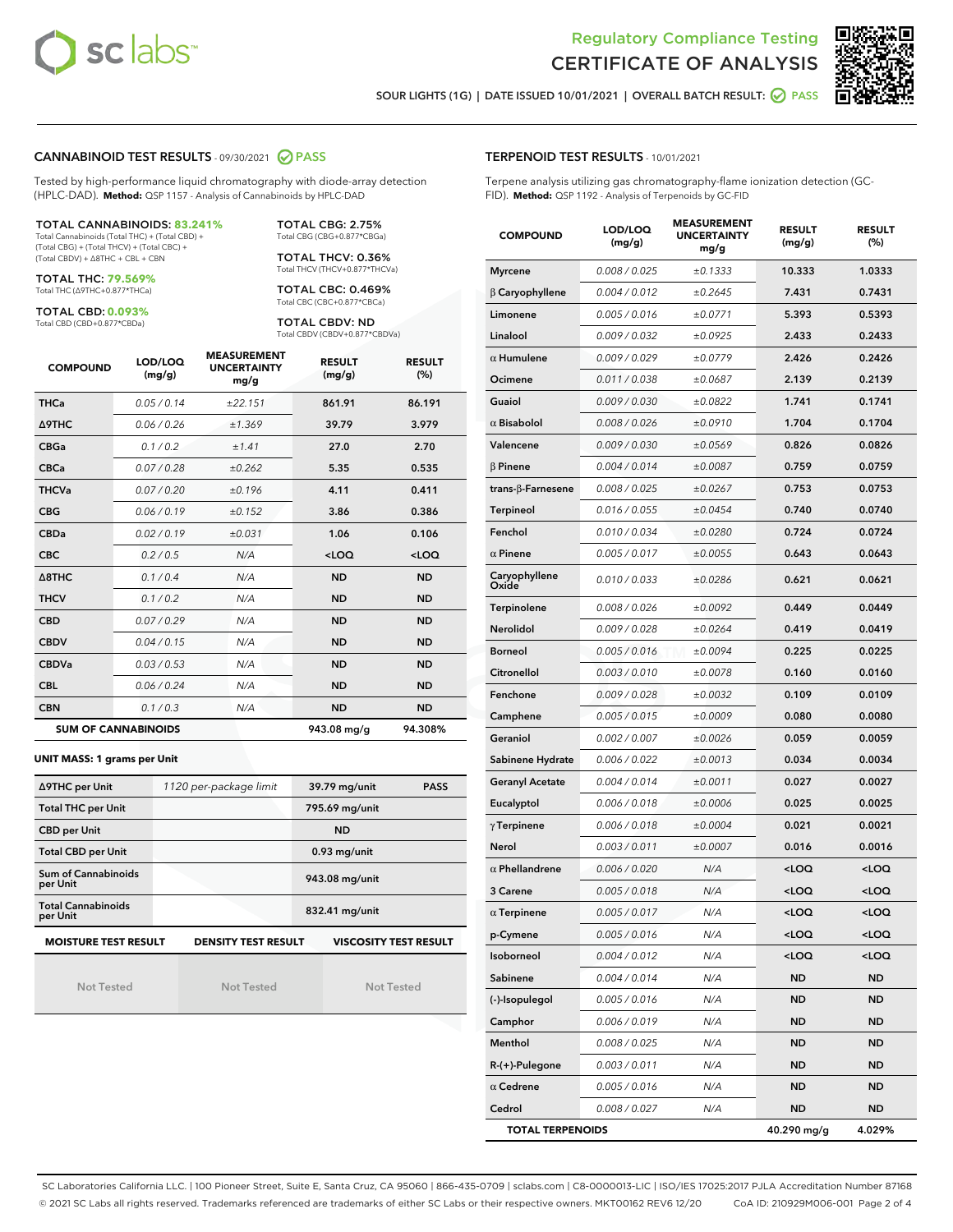



SOUR LIGHTS (1G) | DATE ISSUED 10/01/2021 | OVERALL BATCH RESULT:  $\bigcirc$  PASS

# CATEGORY 1 PESTICIDE TEST RESULTS - 10/01/2021 2 PASS

Pesticide and plant growth regulator analysis utilizing high-performance liquid chromatography-mass spectrometry (HPLC-MS) or gas chromatography-mass spectrometry (GC-MS). \*GC-MS utilized where indicated. **Method:** QSP 1212 - Analysis of Pesticides and Mycotoxins by LC-MS or QSP 1213 - Analysis of Pesticides by GC-MS

| 0.03/0.08<br><b>ND</b><br>Aldicarb<br>$>$ LOD<br>N/A<br><b>PASS</b><br>Carbofuran<br>0.02/0.05<br><b>PASS</b><br>$>$ LOD<br>N/A<br><b>ND</b><br>Chlordane*<br>0.03 / 0.08<br>N/A<br><b>ND</b><br><b>PASS</b><br>$\ge$ LOD<br>Chlorfenapyr*<br>0.03/0.10<br>N/A<br><b>PASS</b><br>$\ge$ LOD<br><b>ND</b><br>N/A<br><b>ND</b><br><b>PASS</b><br>Chlorpyrifos<br>0.02 / 0.06<br>$\ge$ LOD<br>Coumaphos<br>0.02 / 0.07<br>N/A<br><b>ND</b><br><b>PASS</b><br>$\ge$ LOD<br>Daminozide<br>0.02 / 0.07<br>N/A<br><b>ND</b><br><b>PASS</b><br>$\ge$ LOD<br><b>DDVP</b><br>0.03/0.09<br>$>$ LOD<br>N/A<br><b>ND</b><br><b>PASS</b><br>(Dichlorvos)<br>Dimethoate<br>0.03/0.08<br>$>$ LOD<br>N/A<br><b>ND</b><br><b>PASS</b><br>0.03/0.10<br>N/A<br><b>ND</b><br><b>PASS</b><br>Ethoprop(hos)<br>$\ge$ LOD<br>0.02 / 0.06<br>N/A<br><b>ND</b><br><b>PASS</b><br>Etofenprox<br>$\ge$ LOD<br>Fenoxycarb<br>0.03/0.08<br>N/A<br><b>ND</b><br><b>PASS</b><br>$\ge$ LOD<br>0.03/0.08<br><b>ND</b><br><b>PASS</b><br>Fipronil<br>$\ge$ LOD<br>N/A<br>Imazalil<br>0.02 / 0.06<br>$\ge$ LOD<br>N/A<br><b>ND</b><br><b>PASS</b><br>Methiocarb<br>0.02 / 0.07<br>N/A<br><b>ND</b><br><b>PASS</b><br>$\ge$ LOD<br>Methyl<br>0.03/0.10<br>$\ge$ LOD<br>N/A<br><b>ND</b><br><b>PASS</b><br>parathion<br>0.03/0.09<br><b>Mevinphos</b><br>$\ge$ LOD<br>N/A<br><b>ND</b><br><b>PASS</b><br>Paclobutrazol<br>0.02 / 0.05<br>$\ge$ LOD<br>N/A<br><b>ND</b><br><b>PASS</b><br>0.03/0.09<br>$\ge$ LOD<br>N/A<br><b>ND</b><br><b>PASS</b><br>Propoxur<br>Spiroxamine<br>0.03/0.08<br>$\ge$ LOD<br>N/A<br><b>ND</b><br><b>PASS</b><br>0.03/0.10<br><b>ND</b><br><b>PASS</b><br><b>Thiacloprid</b><br>$\ge$ LOD<br>N/A | <b>COMPOUND</b> | LOD/LOQ<br>$(\mu g/g)$ | <b>ACTION</b><br>LIMIT<br>$(\mu g/g)$ | <b>MEASUREMENT</b><br><b>UNCERTAINTY</b><br>$\mu$ g/g | <b>RESULT</b><br>$(\mu g/g)$ | <b>RESULT</b> |
|----------------------------------------------------------------------------------------------------------------------------------------------------------------------------------------------------------------------------------------------------------------------------------------------------------------------------------------------------------------------------------------------------------------------------------------------------------------------------------------------------------------------------------------------------------------------------------------------------------------------------------------------------------------------------------------------------------------------------------------------------------------------------------------------------------------------------------------------------------------------------------------------------------------------------------------------------------------------------------------------------------------------------------------------------------------------------------------------------------------------------------------------------------------------------------------------------------------------------------------------------------------------------------------------------------------------------------------------------------------------------------------------------------------------------------------------------------------------------------------------------------------------------------------------------------------------------------------------------------------------------------------------------------------------------------------|-----------------|------------------------|---------------------------------------|-------------------------------------------------------|------------------------------|---------------|
|                                                                                                                                                                                                                                                                                                                                                                                                                                                                                                                                                                                                                                                                                                                                                                                                                                                                                                                                                                                                                                                                                                                                                                                                                                                                                                                                                                                                                                                                                                                                                                                                                                                                                        |                 |                        |                                       |                                                       |                              |               |
|                                                                                                                                                                                                                                                                                                                                                                                                                                                                                                                                                                                                                                                                                                                                                                                                                                                                                                                                                                                                                                                                                                                                                                                                                                                                                                                                                                                                                                                                                                                                                                                                                                                                                        |                 |                        |                                       |                                                       |                              |               |
|                                                                                                                                                                                                                                                                                                                                                                                                                                                                                                                                                                                                                                                                                                                                                                                                                                                                                                                                                                                                                                                                                                                                                                                                                                                                                                                                                                                                                                                                                                                                                                                                                                                                                        |                 |                        |                                       |                                                       |                              |               |
|                                                                                                                                                                                                                                                                                                                                                                                                                                                                                                                                                                                                                                                                                                                                                                                                                                                                                                                                                                                                                                                                                                                                                                                                                                                                                                                                                                                                                                                                                                                                                                                                                                                                                        |                 |                        |                                       |                                                       |                              |               |
|                                                                                                                                                                                                                                                                                                                                                                                                                                                                                                                                                                                                                                                                                                                                                                                                                                                                                                                                                                                                                                                                                                                                                                                                                                                                                                                                                                                                                                                                                                                                                                                                                                                                                        |                 |                        |                                       |                                                       |                              |               |
|                                                                                                                                                                                                                                                                                                                                                                                                                                                                                                                                                                                                                                                                                                                                                                                                                                                                                                                                                                                                                                                                                                                                                                                                                                                                                                                                                                                                                                                                                                                                                                                                                                                                                        |                 |                        |                                       |                                                       |                              |               |
|                                                                                                                                                                                                                                                                                                                                                                                                                                                                                                                                                                                                                                                                                                                                                                                                                                                                                                                                                                                                                                                                                                                                                                                                                                                                                                                                                                                                                                                                                                                                                                                                                                                                                        |                 |                        |                                       |                                                       |                              |               |
|                                                                                                                                                                                                                                                                                                                                                                                                                                                                                                                                                                                                                                                                                                                                                                                                                                                                                                                                                                                                                                                                                                                                                                                                                                                                                                                                                                                                                                                                                                                                                                                                                                                                                        |                 |                        |                                       |                                                       |                              |               |
|                                                                                                                                                                                                                                                                                                                                                                                                                                                                                                                                                                                                                                                                                                                                                                                                                                                                                                                                                                                                                                                                                                                                                                                                                                                                                                                                                                                                                                                                                                                                                                                                                                                                                        |                 |                        |                                       |                                                       |                              |               |
|                                                                                                                                                                                                                                                                                                                                                                                                                                                                                                                                                                                                                                                                                                                                                                                                                                                                                                                                                                                                                                                                                                                                                                                                                                                                                                                                                                                                                                                                                                                                                                                                                                                                                        |                 |                        |                                       |                                                       |                              |               |
|                                                                                                                                                                                                                                                                                                                                                                                                                                                                                                                                                                                                                                                                                                                                                                                                                                                                                                                                                                                                                                                                                                                                                                                                                                                                                                                                                                                                                                                                                                                                                                                                                                                                                        |                 |                        |                                       |                                                       |                              |               |
|                                                                                                                                                                                                                                                                                                                                                                                                                                                                                                                                                                                                                                                                                                                                                                                                                                                                                                                                                                                                                                                                                                                                                                                                                                                                                                                                                                                                                                                                                                                                                                                                                                                                                        |                 |                        |                                       |                                                       |                              |               |
|                                                                                                                                                                                                                                                                                                                                                                                                                                                                                                                                                                                                                                                                                                                                                                                                                                                                                                                                                                                                                                                                                                                                                                                                                                                                                                                                                                                                                                                                                                                                                                                                                                                                                        |                 |                        |                                       |                                                       |                              |               |
|                                                                                                                                                                                                                                                                                                                                                                                                                                                                                                                                                                                                                                                                                                                                                                                                                                                                                                                                                                                                                                                                                                                                                                                                                                                                                                                                                                                                                                                                                                                                                                                                                                                                                        |                 |                        |                                       |                                                       |                              |               |
|                                                                                                                                                                                                                                                                                                                                                                                                                                                                                                                                                                                                                                                                                                                                                                                                                                                                                                                                                                                                                                                                                                                                                                                                                                                                                                                                                                                                                                                                                                                                                                                                                                                                                        |                 |                        |                                       |                                                       |                              |               |
|                                                                                                                                                                                                                                                                                                                                                                                                                                                                                                                                                                                                                                                                                                                                                                                                                                                                                                                                                                                                                                                                                                                                                                                                                                                                                                                                                                                                                                                                                                                                                                                                                                                                                        |                 |                        |                                       |                                                       |                              |               |
|                                                                                                                                                                                                                                                                                                                                                                                                                                                                                                                                                                                                                                                                                                                                                                                                                                                                                                                                                                                                                                                                                                                                                                                                                                                                                                                                                                                                                                                                                                                                                                                                                                                                                        |                 |                        |                                       |                                                       |                              |               |
|                                                                                                                                                                                                                                                                                                                                                                                                                                                                                                                                                                                                                                                                                                                                                                                                                                                                                                                                                                                                                                                                                                                                                                                                                                                                                                                                                                                                                                                                                                                                                                                                                                                                                        |                 |                        |                                       |                                                       |                              |               |
|                                                                                                                                                                                                                                                                                                                                                                                                                                                                                                                                                                                                                                                                                                                                                                                                                                                                                                                                                                                                                                                                                                                                                                                                                                                                                                                                                                                                                                                                                                                                                                                                                                                                                        |                 |                        |                                       |                                                       |                              |               |
|                                                                                                                                                                                                                                                                                                                                                                                                                                                                                                                                                                                                                                                                                                                                                                                                                                                                                                                                                                                                                                                                                                                                                                                                                                                                                                                                                                                                                                                                                                                                                                                                                                                                                        |                 |                        |                                       |                                                       |                              |               |
|                                                                                                                                                                                                                                                                                                                                                                                                                                                                                                                                                                                                                                                                                                                                                                                                                                                                                                                                                                                                                                                                                                                                                                                                                                                                                                                                                                                                                                                                                                                                                                                                                                                                                        |                 |                        |                                       |                                                       |                              |               |

### CATEGORY 2 PESTICIDE TEST RESULTS - 10/01/2021 @ PASS

| <b>COMPOUND</b>          | LOD/LOO<br>$(\mu g/g)$ | <b>ACTION</b><br>LIMIT<br>$(\mu g/g)$ | <b>MEASUREMENT</b><br><b>UNCERTAINTY</b><br>$\mu$ g/g | <b>RESULT</b><br>$(\mu g/g)$ | <b>RESULT</b> |  |
|--------------------------|------------------------|---------------------------------------|-------------------------------------------------------|------------------------------|---------------|--|
| Abamectin                | 0.03/0.10              | 0.1                                   | N/A                                                   | <b>ND</b>                    | <b>PASS</b>   |  |
| Acephate                 | 0.02/0.07              | 0.1                                   | N/A                                                   | <b>ND</b>                    | <b>PASS</b>   |  |
| Acequinocyl              | 0.02/0.07              | 0.1                                   | N/A                                                   | <b>ND</b>                    | <b>PASS</b>   |  |
| Acetamiprid              | 0.02/0.05              | 0.1                                   | N/A                                                   | <b>ND</b>                    | <b>PASS</b>   |  |
| Azoxystrobin             | 0.02/0.07              | 0.1                                   | N/A                                                   | <b>ND</b>                    | <b>PASS</b>   |  |
| <b>Bifenazate</b>        | 0.01/0.04              | 0.1                                   | N/A                                                   | <b>ND</b>                    | <b>PASS</b>   |  |
| <b>Bifenthrin</b>        | 0.02/0.05              | 3                                     | N/A                                                   | <b>ND</b>                    | <b>PASS</b>   |  |
| <b>Boscalid</b>          | 0.03/0.09              | 0.1                                   | N/A                                                   | <b>ND</b>                    | <b>PASS</b>   |  |
| Captan                   | 0.19/0.57              | 0.7                                   | N/A                                                   | <b>ND</b>                    | <b>PASS</b>   |  |
| Carbaryl                 | 0.02/0.06              | 0.5                                   | N/A                                                   | <b>ND</b>                    | <b>PASS</b>   |  |
| Chlorantranilip-<br>role | 0.04/0.12              | 10                                    | N/A                                                   | <b>ND</b>                    | <b>PASS</b>   |  |
| Clofentezine             | 0.03/0.09              | 0.1                                   | N/A                                                   | <b>ND</b>                    | <b>PASS</b>   |  |

## CATEGORY 2 PESTICIDE TEST RESULTS - 10/01/2021 continued

| <b>COMPOUND</b>               | LOD/LOQ<br>(µg/g) | <b>ACTION</b><br>LIMIT<br>(µg/g) | <b>MEASUREMENT</b><br><b>UNCERTAINTY</b><br>µg/g | <b>RESULT</b><br>(µg/g) | <b>RESULT</b> |
|-------------------------------|-------------------|----------------------------------|--------------------------------------------------|-------------------------|---------------|
| Cyfluthrin                    | 0.12 / 0.38       | $\overline{c}$                   | N/A                                              | <b>ND</b>               | <b>PASS</b>   |
| Cypermethrin                  | 0.11/0.32         | 1                                | N/A                                              | <b>ND</b>               | <b>PASS</b>   |
| <b>Diazinon</b>               | 0.02 / 0.05       | 0.1                              | N/A                                              | <b>ND</b>               | <b>PASS</b>   |
| Dimethomorph                  | 0.03 / 0.09       | 2                                | N/A                                              | <b>ND</b>               | <b>PASS</b>   |
| Etoxazole                     | 0.02 / 0.06       | 0.1                              | N/A                                              | <b>ND</b>               | <b>PASS</b>   |
| Fenhexamid                    | 0.03 / 0.09       | 0.1                              | N/A                                              | <b>ND</b>               | <b>PASS</b>   |
| Fenpyroximate                 | 0.02 / 0.06       | 0.1                              | N/A                                              | <b>ND</b>               | <b>PASS</b>   |
| Flonicamid                    | 0.03 / 0.10       | 0.1                              | N/A                                              | <b>ND</b>               | <b>PASS</b>   |
| Fludioxonil                   | 0.03/0.10         | 0.1                              | N/A                                              | <b>ND</b>               | <b>PASS</b>   |
| Hexythiazox                   | 0.02 / 0.07       | 0.1                              | N/A                                              | <b>ND</b>               | <b>PASS</b>   |
| Imidacloprid                  | 0.04 / 0.11       | 5                                | N/A                                              | <b>ND</b>               | <b>PASS</b>   |
| Kresoxim-methyl               | 0.02 / 0.07       | 0.1                              | N/A                                              | <b>ND</b>               | <b>PASS</b>   |
| <b>Malathion</b>              | 0.03 / 0.09       | 0.5                              | N/A                                              | <b>ND</b>               | <b>PASS</b>   |
| Metalaxyl                     | 0.02 / 0.07       | $\overline{c}$                   | N/A                                              | <b>ND</b>               | <b>PASS</b>   |
| Methomyl                      | 0.03 / 0.10       | 1                                | N/A                                              | <b>ND</b>               | <b>PASS</b>   |
| Myclobutanil                  | 0.03/0.09         | 0.1                              | N/A                                              | <b>ND</b>               | <b>PASS</b>   |
| Naled                         | 0.02 / 0.07       | 0.1                              | N/A                                              | <b>ND</b>               | <b>PASS</b>   |
| Oxamyl                        | 0.04 / 0.11       | 0.5                              | N/A                                              | <b>ND</b>               | <b>PASS</b>   |
| Pentachloronitro-<br>benzene* | 0.03/0.09         | 0.1                              | N/A                                              | <b>ND</b>               | <b>PASS</b>   |
| Permethrin                    | 0.04 / 0.12       | 0.5                              | N/A                                              | <b>ND</b>               | <b>PASS</b>   |
| Phosmet                       | 0.03 / 0.10       | 0.1                              | N/A                                              | <b>ND</b>               | <b>PASS</b>   |
| Piperonylbu-<br>toxide        | 0.02 / 0.07       | 3                                | N/A                                              | <b>ND</b>               | <b>PASS</b>   |
| Prallethrin                   | 0.03 / 0.08       | 0.1                              | N/A                                              | <b>ND</b>               | <b>PASS</b>   |
| Propiconazole                 | 0.02 / 0.07       | 0.1                              | N/A                                              | <b>ND</b>               | <b>PASS</b>   |
| Pyrethrins                    | 0.04 / 0.12       | 0.5                              | N/A                                              | <b>ND</b>               | <b>PASS</b>   |
| Pyridaben                     | 0.02 / 0.07       | 0.1                              | N/A                                              | <b>ND</b>               | <b>PASS</b>   |
| Spinetoram                    | 0.02 / 0.07       | 0.1                              | N/A                                              | <b>ND</b>               | <b>PASS</b>   |
| Spinosad                      | 0.02 / 0.07       | 0.1                              | N/A                                              | <b>ND</b>               | <b>PASS</b>   |
| Spiromesifen                  | 0.02 / 0.05       | 0.1                              | N/A                                              | <b>ND</b>               | <b>PASS</b>   |
| Spirotetramat                 | 0.02 / 0.06       | 0.1                              | N/A                                              | <b>ND</b>               | <b>PASS</b>   |
| Tebuconazole                  | 0.02 / 0.07       | 0.1                              | N/A                                              | <b>ND</b>               | <b>PASS</b>   |
| Thiamethoxam                  | 0.03 / 0.10       | 5                                | N/A                                              | <b>ND</b>               | <b>PASS</b>   |
| Trifloxystrobin               | 0.03 / 0.08       | 0.1                              | N/A                                              | <b>ND</b>               | <b>PASS</b>   |

SC Laboratories California LLC. | 100 Pioneer Street, Suite E, Santa Cruz, CA 95060 | 866-435-0709 | sclabs.com | C8-0000013-LIC | ISO/IES 17025:2017 PJLA Accreditation Number 87168 © 2021 SC Labs all rights reserved. Trademarks referenced are trademarks of either SC Labs or their respective owners. MKT00162 REV6 12/20 CoA ID: 210929M006-001 Page 3 of 4